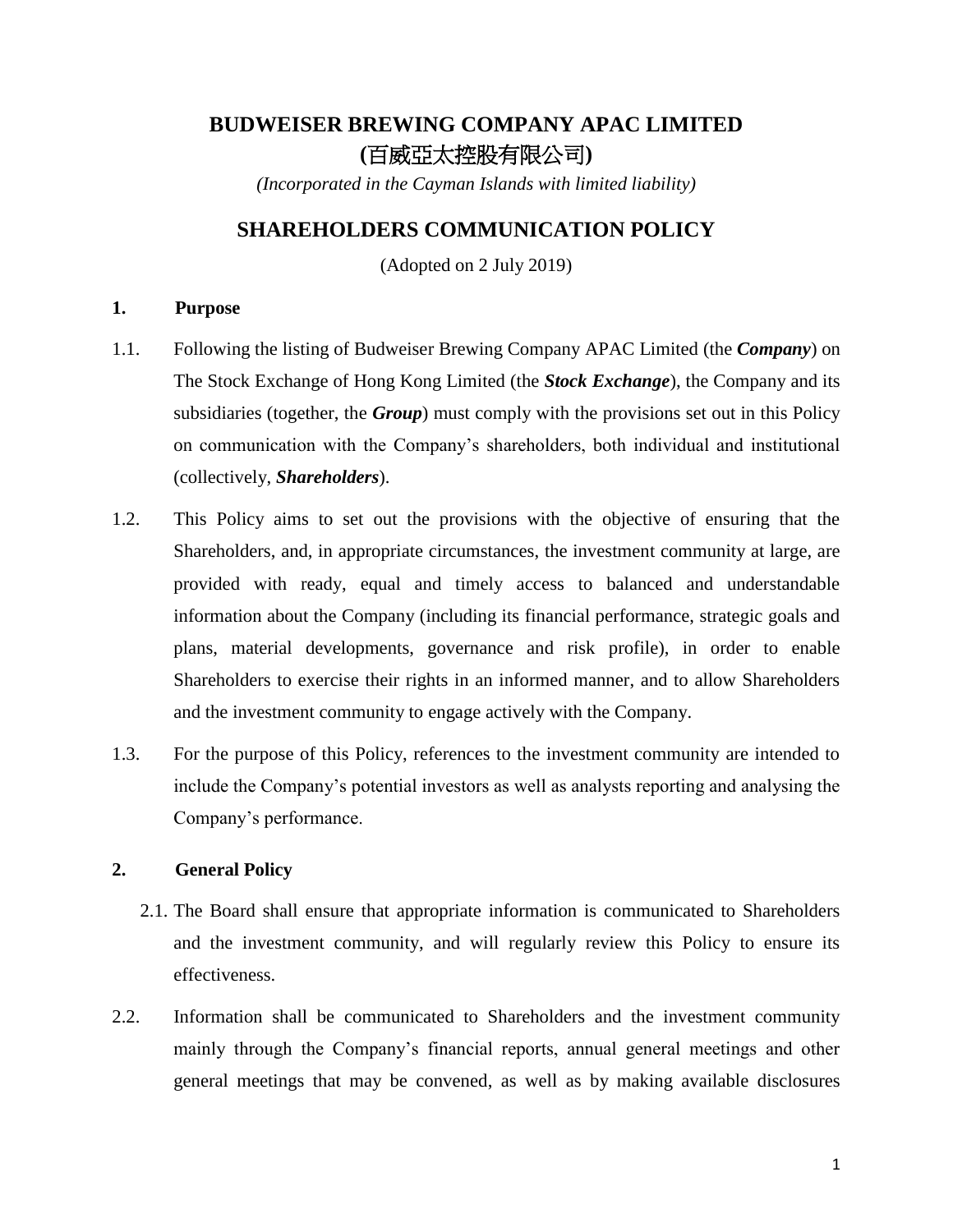submitted to the Stock Exchange and its corporate communications and other corporate publications on the Company's website.

2.3. Effective and timely dissemination of information to Shareholders and the investment community shall be ensured at all times. Any question regarding this Policy shall be directed to the head of Investors Relations.

#### **3. Communication Strategies**

#### *(A) Shareholders' enquiries*

- 3.1. Shareholders should direct their questions about their shareholdings to the Company's share registrar.
- 3.2. Shareholders and the investment community shall be provided with designated contacts, email addresses and enquiry lines of the Company in order to enable them to make any query in respect of the Company.

#### *(B) Corporate Communications*

- 3.3. Corporate Communications means any document issued or to be issued by the Company for the information or action of holders of any of its securities, including, but not limited to, the directors' report and annual accounts together with a copy of the auditor's report, the interim report, notices of general meetings, circulars and proxy forms.
- 3.4. Corporate Communications will be provided to Shareholders in plain language and in both English and Chinese versions to facilitate Shareholders' understanding. Shareholders have the right to choose the language (either English or Chinese) or means of receipt of the Corporate Communications (in hard copy or through electronic means).
- 3.5. Shareholders are encouraged to provide, amongst other things, in particular, their email addresses to the Company in order to facilitate timely and effective communications.

#### *(C) Corporate Website*

3.6. A dedicated investor relations section is available on the Company's website at www.budweiserapac.com. Information on the Company's website is updated on a regular basis and will be provided in English and, to the extent that the Rules Governing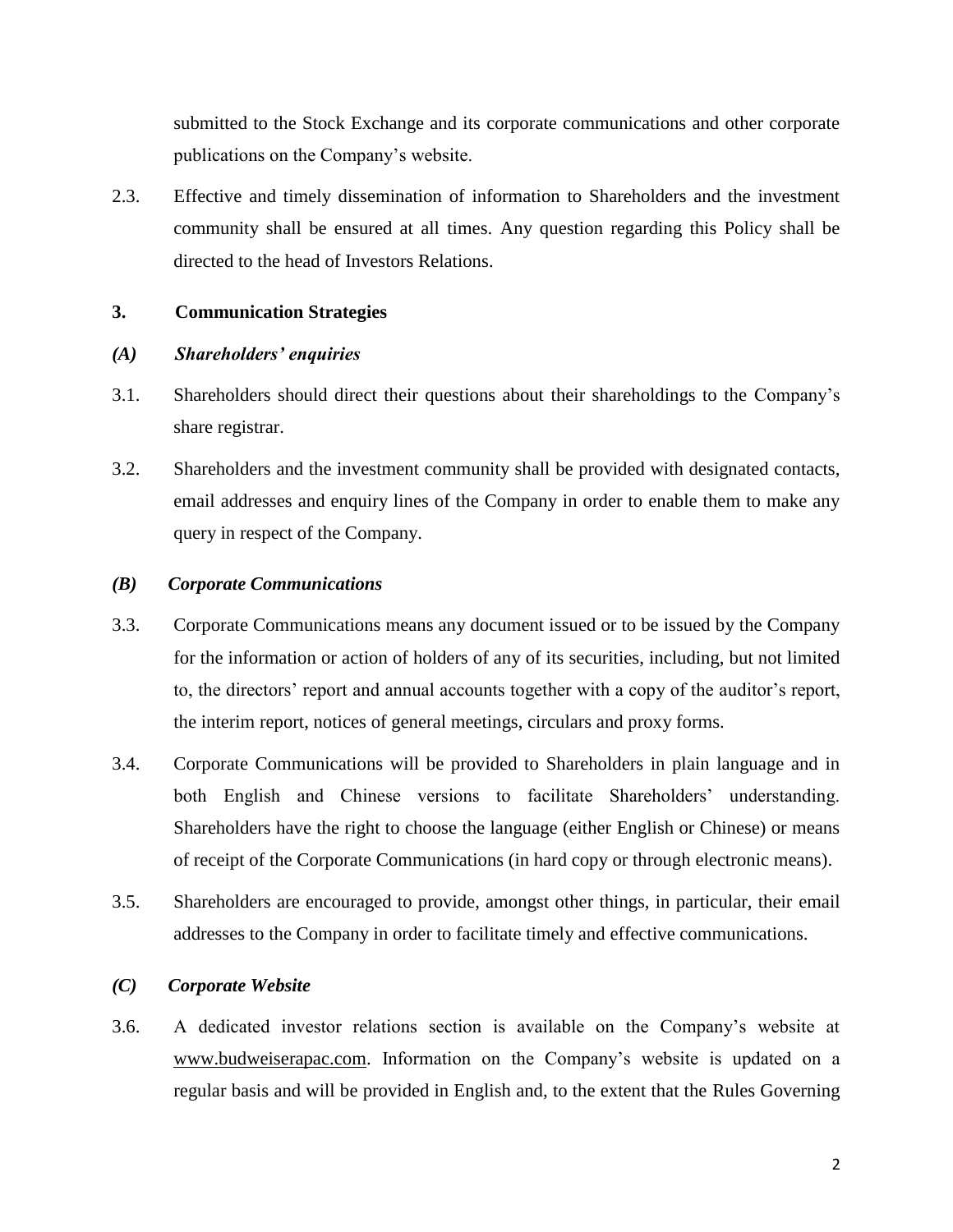the Listing of Securities on The Stock Exchange of Hong Kong Limited (the *Listing Rules*) require it to be translated, in Chinese.

- 3.7. Information released by the Company to the Stock Exchange is also posted on the Company's website thereafter according to the requirements of the Listing Rules. Such information includes financial statements, results announcements, circulars and notices of general meetings and associated explanatory documents, etc.
- 3.8. All presentation materials provided in conjunction with the Company's annual general meeting and the press conference following the Company's financial results announcement each year will be made available on the Company's website as soon as practicable after their release.
- 3.9. Press releases, newsletters, market consultations, submissions and tender notices, etc. issued by the Company or its subsidiaries will be made available on the Company's website where the Company considers these to be material or relevant to Shareholders.

#### *(E) Shareholders' Meetings*

- 3.10. The Company should arrange for the notice to shareholders to be sent for annual general meetings at least 20 clear business days before the meeting and to be sent at least 10 clear business days for all other general meetings. For the avoidance of doubt, when counting "clear business days", the dates of the notice and the meeting shall not be included.
- 3.11. Shareholders are encouraged to participate in general meetings or to appoint proxies to attend and vote at meetings for and on their behalf if they are unable to attend the meetings.
- 3.12. Appropriate arrangements for general meetings shall be in place to encourage Shareholders' participation.
- 3.13. The process of the Company's general meeting will be monitored and reviewed on a regular basis, and, if necessary, changes will be made to ensure that Shareholders' needs are best served.